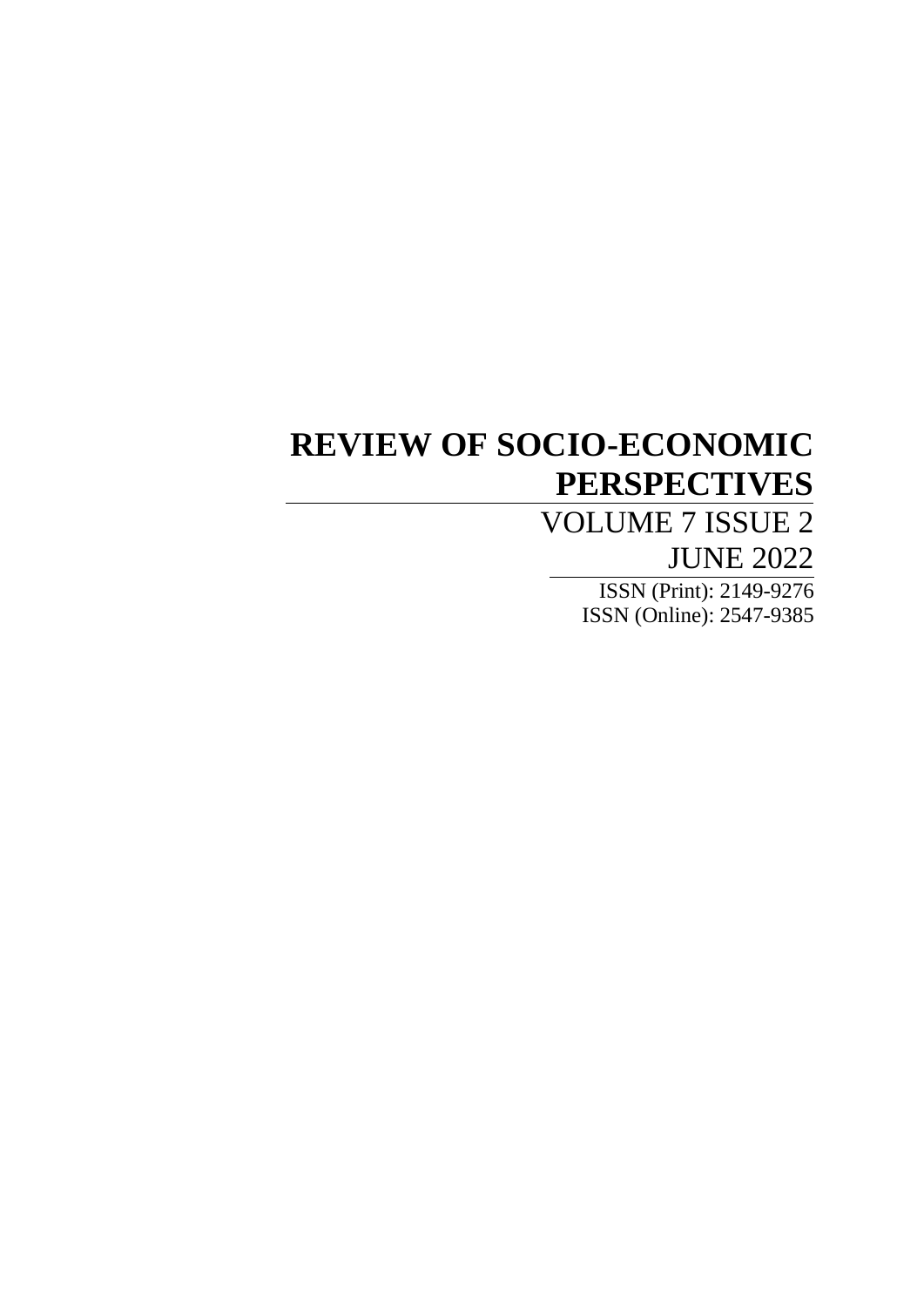ISSN: 2149-9276 e-ISSN: 2547-9385

## **Sahibi / Owner**

BC Grup A.Ş. adına Bahadır ÇETİNKAYA /Bahadir CETINKAYA on behalf of BC Group

## **Sorumlu Editör / Chief Editor**

Prof. Dr./Professor M. Veysel KAYA

## **Yardımcı Editörler/Associate Editors**

Dr. Ozkan Zulfuoglu Dr. Onder Karadogan

## **Baskı / Press**

Galeri Ekin Bilg. Kit. Kırt. Gaz. Elekt. Eğt. Paz. Dağ. San. ve Tic. LTD ŞTİ Karanfil Sok. No:5/50-51 Çankaya/ANKARA Tel: [03124258181](tel:+903124258181)

# **Dergi Yazışma Adresi / Correspondence Address**

BC Grup A.Ş. Mustafa Kemal Mah. 2134.Sok. Dereli Apt. No: 15 / 2 Çankaya / ANKARA

> Tel: +90 (312) 235 15 44 Faks: +90 (312) 432 48 65

> > info@reviewsep.com [www.reviewsep.](http://www.reviewsep/)com

info@reviewsep.com *uluslararası hakemli bilimsel bir dergidir. Dergide yayınlanan makalelerin bilimsel ve*  düşünsel sorumluluğu yazarlara aittir. Dergiye makale gönderimi ücretsizdir. Ayrıca, *Dergi; Nisan, Haziran, Eylül ve Aralık aylarında olmak üzere yılda dört kez yayınlanan basım ve yayın sürecinde yazarlar herhangi bir ücret ödemezler.*

*The journal is an international refereed journal published quarterly a year in April, June, September and December. The scientific and intellectual responsibilities belong to the authors. To send a paper to journal is free. Additionally, in the printing and publishing process, the authors do not pay any fee.*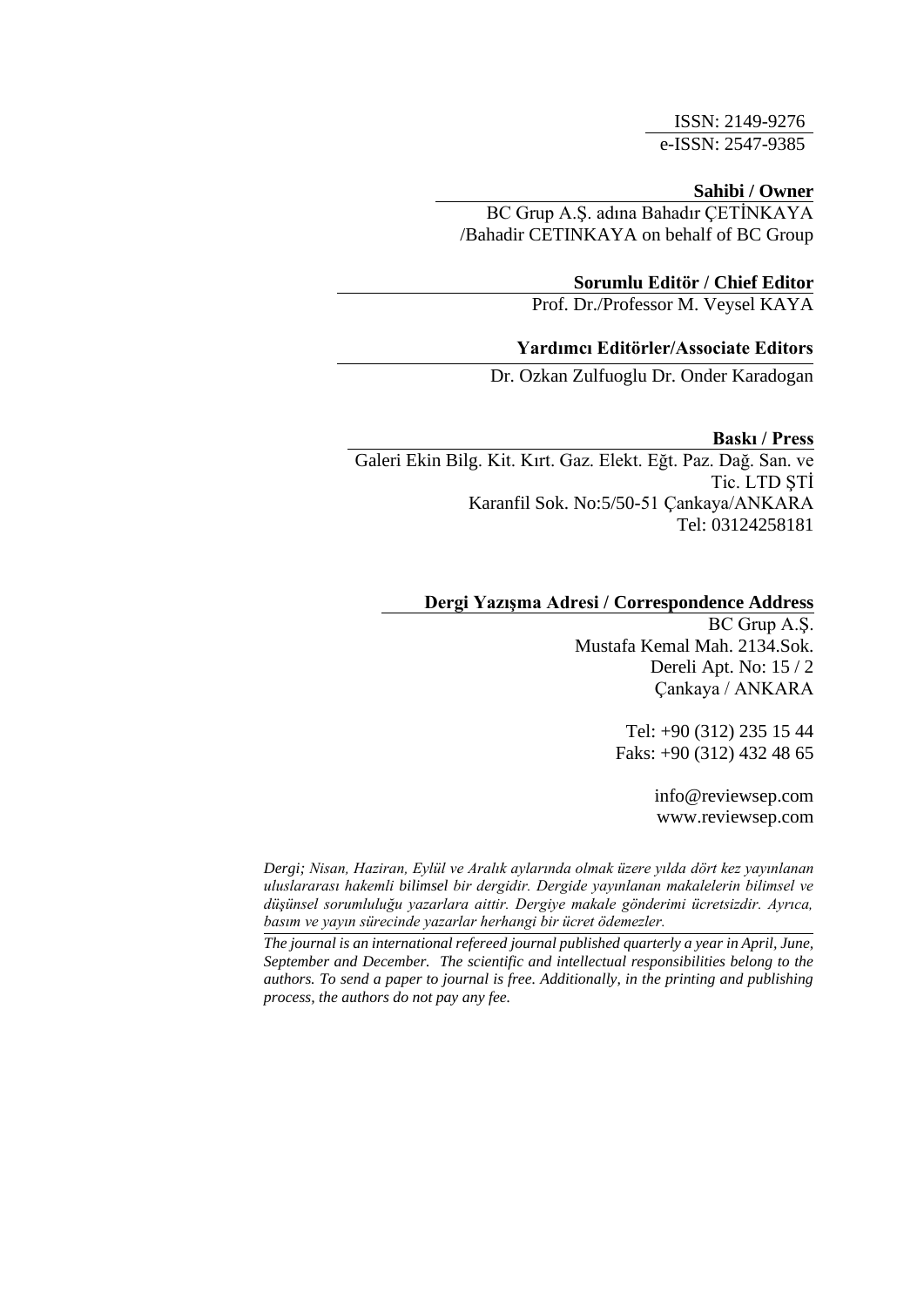# **EDITORIAL BOARD**

# **Editor in Chief**

## **M. Veysel Kaya**

Ankara Haci Bayram Veli University, Ankara, Turkey E-mail: muhammed-kaya@hbv.edu.tr & mveyselkaya@yahoo.com

# **Co-Editors**

#### **Ozkan Zulfuoglu**

Marmara University, Istanbul, Turkey E-mail: ozkan.zulfuoglu@marmara.edu.tr

#### **H. Onder Saridogan**

Akdeniz University, Antalya, Turkey E-mail: ondersaridogan@akdeniz.edu.tr

# **Editors**

#### **Metin Toprak**

Istanbul Sabahattin Zaim University, Istanbul, Turkey E-mail: metin.toprak@izu.edu.tr

#### **Burak Pirgaip**

Hacettepe University, Ankara, Turkey E-mail: burakpirgaip@hacettepe.edu.tr

## **Ibrahim Bakirtas**

Aksaray University, Aksaray, Turkey E-mail: ibakirtas@aksaray.edu.tr

#### **H. Bayram Isik**

Kirikkale University, Kirikkale, Turkey E-mail: hbayram@kku.edu.tr

## **Nazif M. Shahrani**

Indiana University, Indiana, United States E-mail: shahrani@indiana.edu

#### **Amb Colette Mazzucelli**

New York University, Newyork, United States E-mail: shahrani@indiana.edu

#### **Dawen Meng**

Shangai University of Finance and Economics, Shangai, China E-mail: dewinmeng@126.com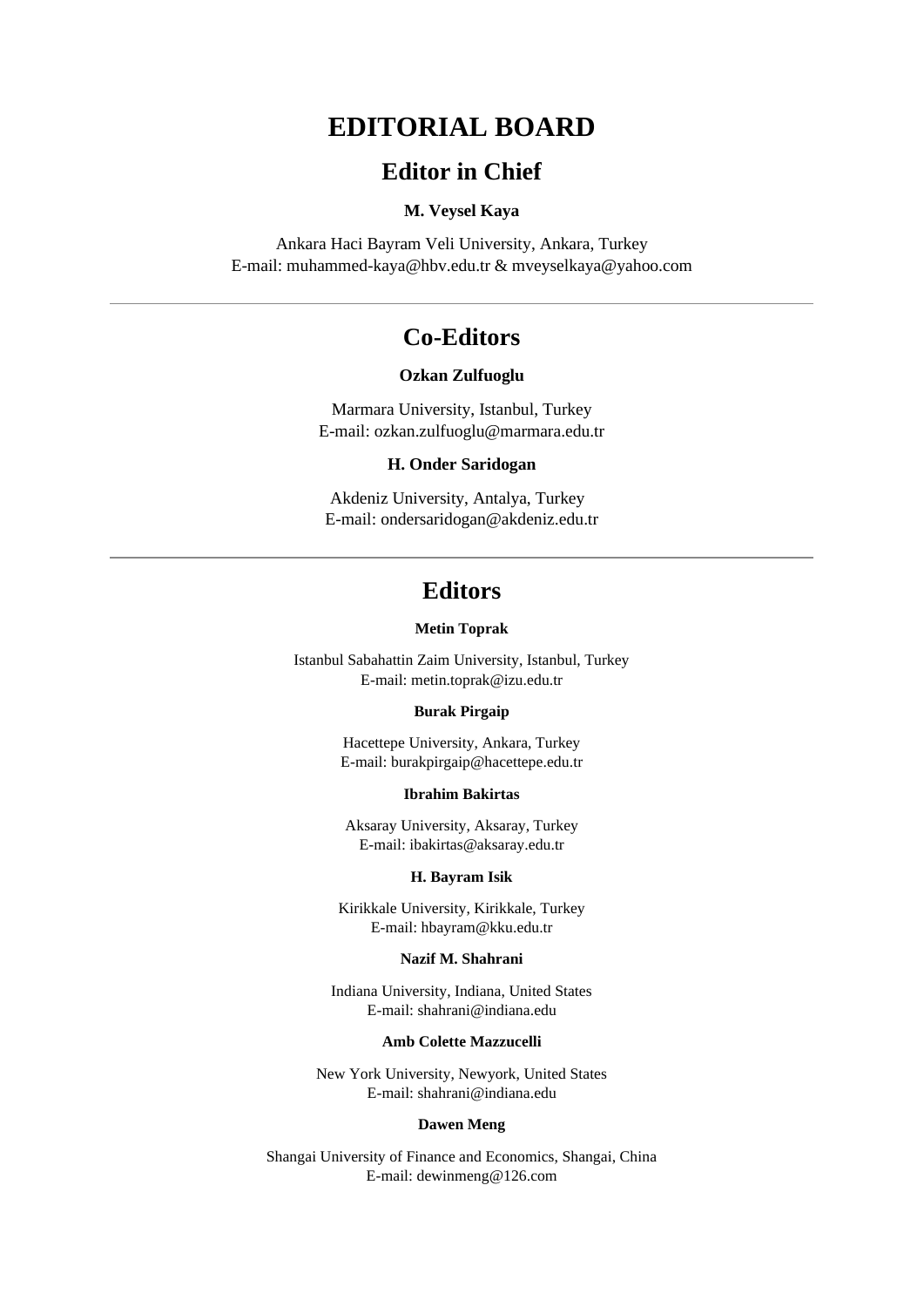#### **Ryoko Wada**

Keiai University, Keiai, Japan E-mail: rwada@u-keiai.ac.jp

#### **Witsanu Attavanich**

Kasetsart University, Bangkok, Thailand E-mail: witsanu.a@ku.ac.th

#### **Vilas Gaikar**

University of Mumbai, Mumbai, India E-mail: gaikar\_vilas@rediffmail.com

## **Muhammad Saleem Ashraf**

Minhaj University Lahore, Pencap, Pakistan E-mail: drsaleemashraf1@gmail.com

#### **Ramos Mabugu**

Sol Plaatje University, Johannesburg, South Africa E-mail: rmabugu@gmail.com

#### **Patrycja Chodnicka-Jaworska**

University of Warsaw, Warsaw, Poland E-mail: PChodnicka@wz.uw.edu.pl

#### **Vilma Kazlauskiene**

Vytautas Magnus University, Kaunas, Lithuania E-mail: vilma.kazlauskiene@vdu.lt

#### **Adela Coman**

The University of Bucharest, Bucharest, Romania E-mail: adela.coman@faa.unibuc.ro

#### **Luisa Bosetti**

University of Brescia, Brescia, Italy E-mail: luisa.bosetti@unibs.it

#### **Monica Meireless**

University of Lisbon, Lisbon, Portugal E-mail: monica.meireless@iscte-iul.pt

#### **Danijel Mlinaric**

University of Zagreb, Zagreb, Croatia E-mail: dmlinaric@efzg.hr

#### **Veronika Solilova**

Mendelu University in Brno, Brno, Czechia E-mail: veronika.solilova@mendelu.cz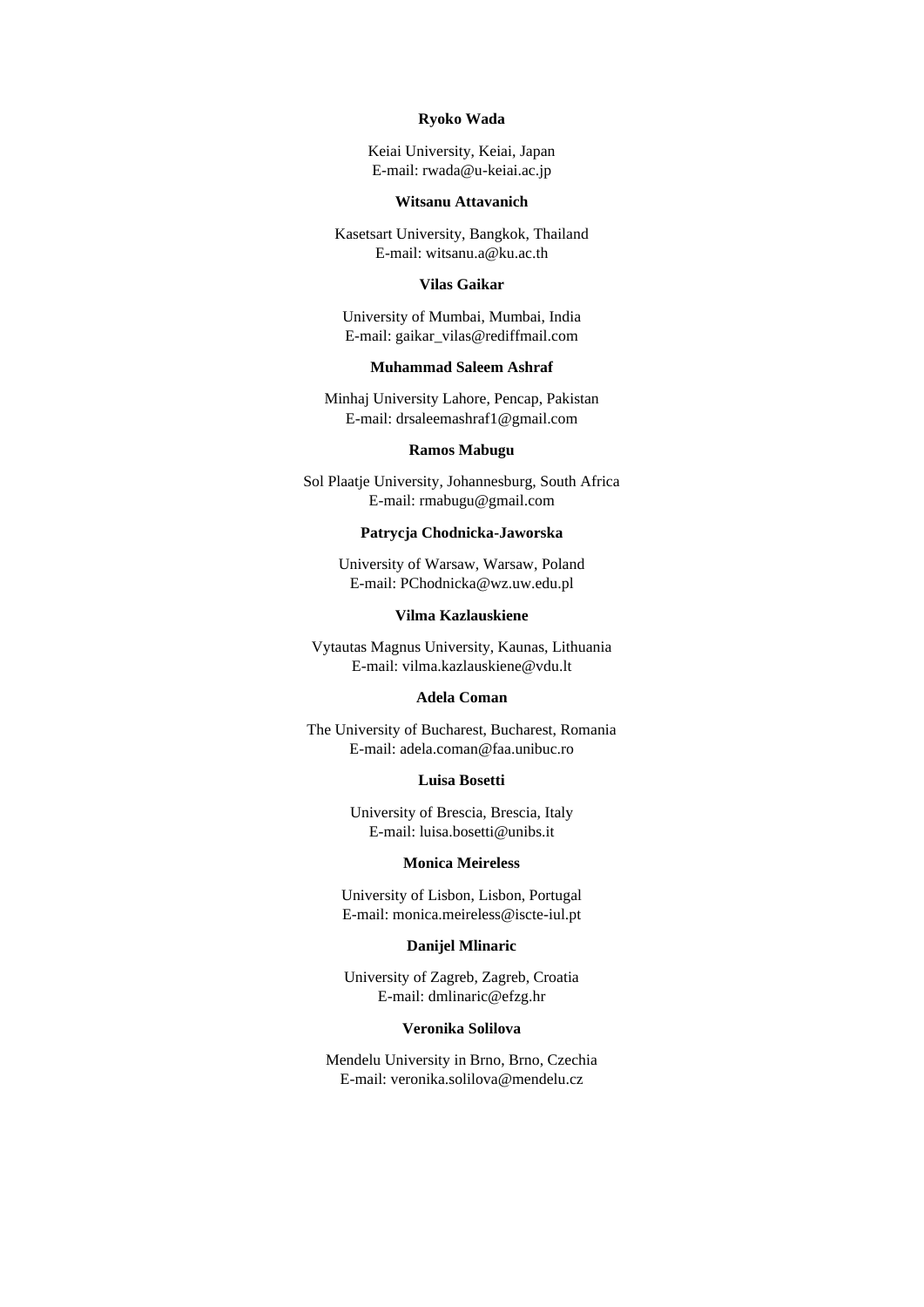# **Abstracting & Indexing**

*Review of Socio-Economic Perspectives* is covered by the following services:

- Academic Resource Index
- Advanced Science Index
- Crossref
- Econbiz
- ECONIS
- ERIH PLUS (European Reference Index for the Humanities and Social Sciences)
- Index Copernicus International
- RePEc